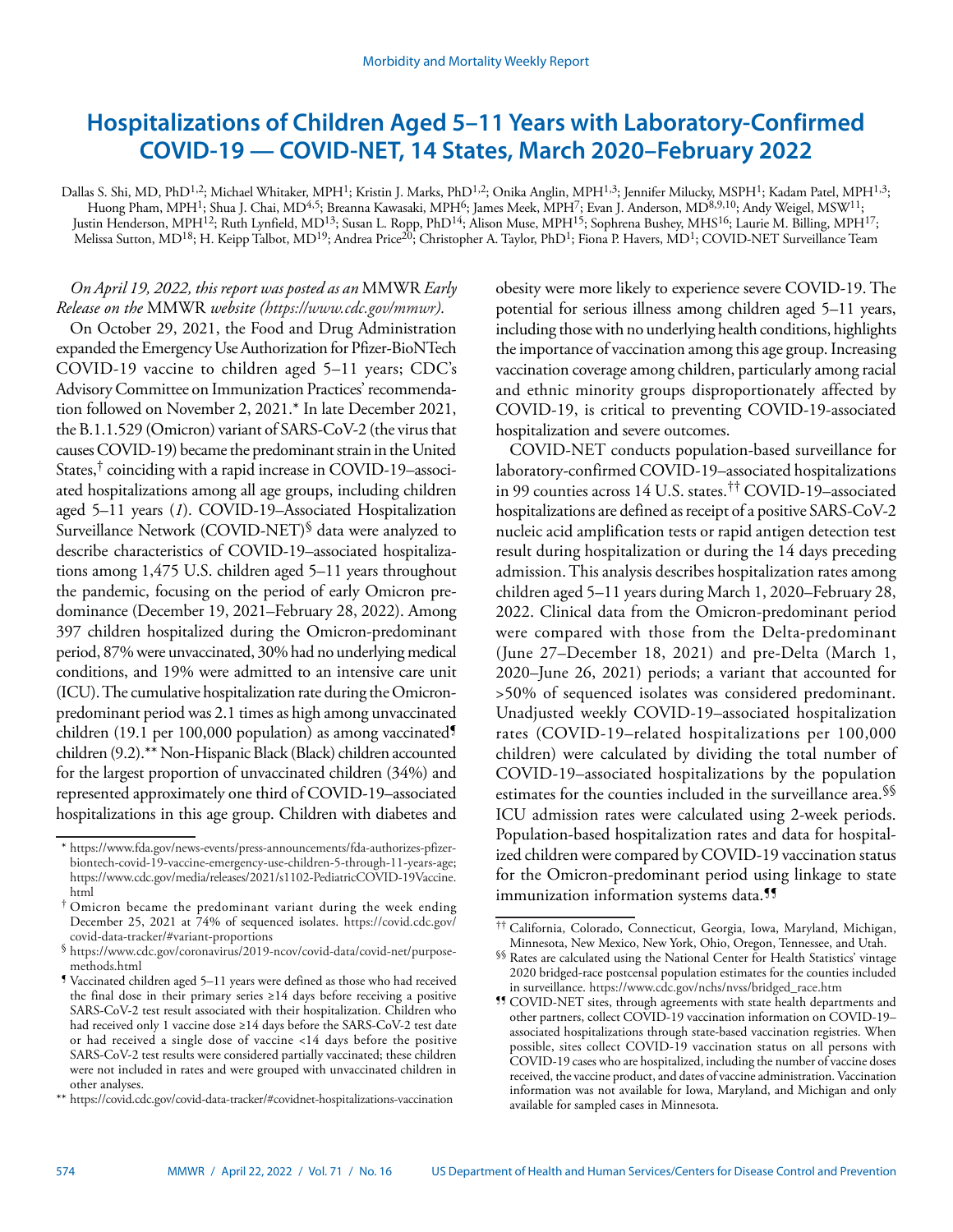Trained surveillance officers abstracted medical charts for hospitalized pediatric patients using standardized case report forms through November 2021. Because of the surge in hospitalizations during December 2021–February 2022, some sites examined clinical data on a representative sample of hospitalized children during this period.\*\*\* The representative sample included 1,252 of 1,475 (84.9%) children with positive SARS-CoV-2 test results; complete clinical data were available for 595 of 596 (99.8%), 438 of 468 (93.6%), and 219 of 225 (97.3%) sampled children aged 5–11 years during the pre-Delta period, Delta-predominant period, and Omicron-predominant period.

Data regarding likely primary reason for hospital admission,††† symptoms at admission, SSS underlying medical conditions, <sup>999</sup> vaccination status (complete versus incomplete), and indicators of severe disease (e.g., length of stay, ICU admission, receipt of invasive mechanical ventilation [IMV],\*\*\*\* and in-hospital death) were collected (*2*). Children who completed their primary COVID-19 vaccination series were defined as those who had received the second dose of a 2-dose series ≥14 days before receipt of a positive SARS-CoV-2 test result associated with their hospitalization. Wilcoxon rank-sum tests and chi-square tests were used to compare medians and proportions, respectively; p<0.05 was considered statistically significant. Percentages were weighted to account for probability of selection for sampled cases and adjusted to account for nonresponse. Association of underlying medical conditions with severe COVID-19 (defined as requiring ICU admission or IMV, or in-hospital death) was modeled using multivariable generalized estimating equations (*2*). Multivariable models were limited to children whose primary reason for admission was likely COVID-19–related. Unadjusted risk ratios (RRs), adjusted RRs (aRRs), and 95% CIs were calculated for the association of demographic characteristics, underlying medical conditions, and variant periods with severe COVID-19. Data were analyzed using SAS (version 9.4; SAS Institute). This activity was reviewed by CDC and conducted consistent with applicable federal law and CDC policy.††††

During the Delta- and Omicron-predominant periods, weekly hospitalization rates of children aged 5–11 years peaked during the weeks ending September 25, 2021 and January 22, 2022, respectively; the Omicron-predominant peak (2.8 per 100,000 children) was 2.3 times the Delta-predominant peak (1.2).§§§§ Peak ICU admission rates were 1.7 times as high during Omicron predominance (2-week period ending January 25, 2022 [1.2]) than during Delta predominance (2-week period ending October 2, 2021 [0.7]).

During the Omicron-predominant period, cumulative hospitalization rates among unvaccinated children aged 5–11 years were 2.1 times as high (19.1) as those among vaccinated children (9.2) (Figure). Most (87%) children aged 5–11 years hospitalized during the Omicron-predominant period were unvaccinated (Supplemental Table, [https://stacks.cdc.gov/view/cdc/116353\)](https://stacks.cdc.gov/view/cdc/116353). Among unvaccinated children, the largest proportion were Black (34%), followed by White (31%), and Hispanic (19%). There were no significant differences for severe outcomes by vaccination status. However, the number of vaccinated children was small. No vaccinated children required higher level  $O<sub>2</sub>$  support (e.g., bilevel positive airway pressure/continuous positive airway pressure [BiPAP/CPAP], high flow nasal canula, or IMV).

COVID-19–related illness was the primary reason for admission among a lower proportion of hospitalized children aged 5–11 years during the Omicron period (73%) compared with the Delta period  $(84\%)$  (p<0.01); across all periods, a majority  $(78\%)$  of children were hospitalized with COVID-19 as the likely primary reason for admission (Table 1). Of the hospitalized children, 67% had one or more underlying medical conditions. During the period of Omicron predominance, a larger proportion of children hospitalized with COVID-19 had neurologic disorders (33%) compared with those hospitalized during the pre-Delta period (21%) (p<0.01), and a lower proportion had obesity (33% and 21%, respectively;  $p = 0.01$ ). Similar trends were observed when

<sup>\*\*\*</sup> During December 2021–February 2022, sites sampled pediatric patients at rates of 12%–100%. Random numbers (1–100) were automatically generated and assigned to each patient on entry into the surveillance database to produce random samples of hospitalized patients for medical record abstraction. Percentages were weighted to account for the probability of selection for sampled patients.

<sup>†††</sup> Among sampled cases, COVID-NET collects data on the primary reason for admission to differentiate hospitalizations of patients with laboratory-confirmed SARS-CoV-2 infection who are likely admitted primarily for COVID-19 illness from those admitted for other reasons, including inpatient surgery or trauma. During chart review, if the surveillance officer finds that the chief complaint or history of present illness mentions fever/respiratory illness, COVID-19–like illness, or a suspicion for COVID-19, then the case is categorized with COVID-19–related illness as the primary reason for admission.

<sup>§§§</sup> COVID-19–related symptoms included respiratory symptoms (congestion/ runny nose, cough, hemoptysis/bloody sputum, shortness of breath/ respiratory distress, sore throat, upper respiratory infection, influenza-like illness, and wheezing) and nonrespiratory symptoms (abdominal pain, altered mental status/confusion, anosmia/decreased smell, chest pain, conjunctivitis, diarrhea, dysgeusia/decreased taste, fatigue, fever/chills, headache, muscle aches/myalgias, nausea/vomiting, rash, and seizures). Symptoms were abstracted from the medical chart and might be incomplete.

<sup>¶¶¶</sup> Thirteen underlying conditions were considered, including airway abnormality, asthma, blood disorders, cardiovascular disease, developmental delay, diabetes mellitus (type 1 or 2), feeding tube dependence, immunocompromising conditions, obesity (body mass index  $\lfloor \frac{kg}{m^2} \rfloor \geq 95$ th percentile for age and sex based on CDC growth charts; *International Classification of Diseases*, *Tenth Revision*, *Clinical Modification* codes for obesity; or obesity selected on the case report form), nonasthma chronic lung disease, nondiabetes chronic metabolic disease, nondevelopmental delay neurologic disorders, or other conditions (gastrointestinal or liver disease; renal disease; or rheumatologic, autoimmune, or inflammatory disease).

ICU admission and need for mechanical ventilation are not mutually exclusive categories, and patients could have received both.

<sup>††††</sup> 45 C.F.R. part 46.102(l)(2), 21 C.F.R. part 56; 42 U.S.C. Sect. 241(d); 5 U.S.C. Sect. 552a; 44 U.S.C. Sect. 3501 et seq.

<sup>§§§§</sup> <https://covid.cdc.gov/covid-data-tracker/#covidnet-hospitalization-network>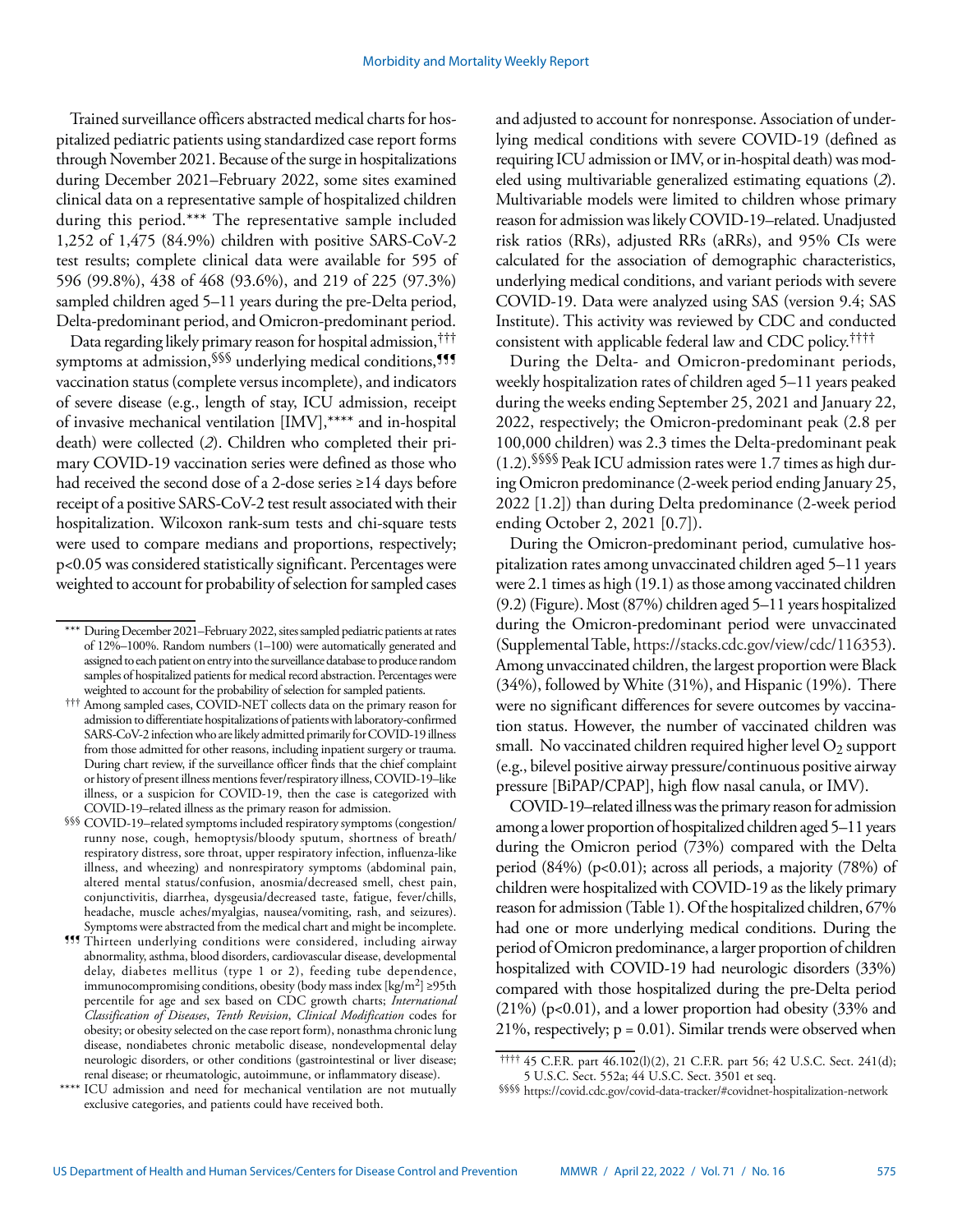



**Abbreviation:** COVID-NET = COVID-19–Associated Hospitalization Surveillance Network.

\* Number of children aged 5–11 years with laboratory-confirmed COVID-19–associated hospitalizations per 100,000 population; rates are subject to change as additional data are reported.

† Children who completed their primary COVID-19 vaccination series were defined as those who had received the second dose of a 2-dose series ≥14 days before receipt of a positive SARS-CoV-2 test result associated with their hospitalization.

§ COVID-NET sites during the period shown are in the following 11 states: California, Colorado, Connecticut, Georgia, Minnesota, New Mexico, New York, Ohio, Oregon, Tennessee, and Utah.

comparing the Omicron- and Delta-predominant periods. Among children hospitalized during the Omicron-predominant period, 19% required ICU admission, including 15% with no underlying medical conditions; 5% received IMV; none died.

Across periods, 32% of hospitalized children aged 5–11 years had severe COVID-19; 44% of Black children and 26% of Hispanic children experienced severe disease, compared with 22% of White children, but the association between severe COVID-19 and race or Hispanic ethnicity was not statistically significant (Table 2). The risk for severe COVID-19 among hospitalized children was significantly higher among those with diabetes (a $RR = 2.5$ ) and obesity (a $RR = 1.2$ ). Risk for severe disease was lower among children with asthma (a $RR = 0.8$ ), immunocompromising conditions ( $aRR = 0.7$ ), and those hospitalized during the Delta-predominant (aRR = 0.8) and Omicron-predominant periods (aRR = 0.6). Other conditions were not significantly associated with severe COVID-19 among hospitalized children.

# **Discussion**

Peak weekly COVID-19–associated hospitalization rates among children aged 5–11 years were higher during the Omicron-predominant period than during the Deltapredominant period. During Omicron predominance, shortly after the Food and Drug Administration authorized COVID-19 vaccination for this age group, population-based hospitalization rates among unvaccinated children were twice as high as were those among vaccinated children. Most hospitalized children were unvaccinated, and nearly one in three were Black. Approximately one third had no underlying medical conditions, and nearly one fifth required ICU admission. The potential for serious illness among children aged 5–11 years, including those with no underlying health conditions, highlights the importance of vaccination among this age group.

Vaccination eligibility was expanded to include children aged 5–11 years on November 2, 2021. As of March 5, 2022, 32% of children in this age group had completed a COVID-19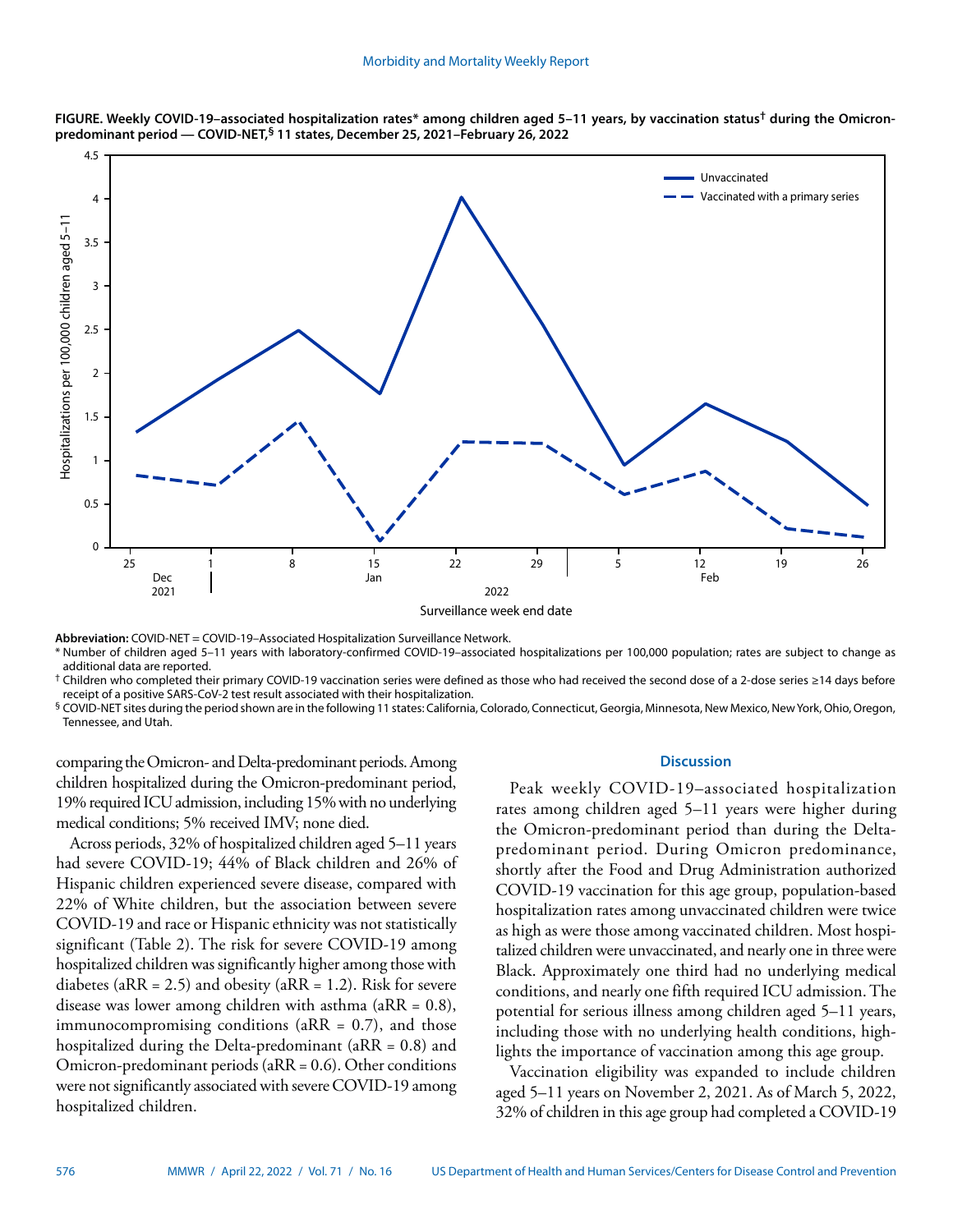|                                                                               |                      | Variant period, no. (%) of hospitalizations <sup>†</sup> |                                                       |                                                         |                                                                       |                                |
|-------------------------------------------------------------------------------|----------------------|----------------------------------------------------------|-------------------------------------------------------|---------------------------------------------------------|-----------------------------------------------------------------------|--------------------------------|
| <b>Characteristic</b>                                                         | <b>Total</b>         | Pre-Delta<br>Mar 1, 2020-<br>Jun 26,2021                 | Delta<br>predominant<br>Jun 27, 2021-<br>Dec 18, 2021 | Omicron<br>predominant<br>Dec 19, 2021-<br>Feb 28, 2022 | p-value <sup>§</sup><br>(Omicron versus (Omicron versus<br>pre-Delta) | p-value <sup>§</sup><br>Delta) |
| Total no. of hospitalized children                                            | $1.475$ <sup>1</sup> | 596 <sup>1</sup>                                         | 482 <sup>1</sup>                                      | $397$ <sup>1</sup>                                      | <b>NA</b>                                                             | <b>NA</b>                      |
| Age, yrs, median (IQR)                                                        | $8(6-10)$            | $8(6-10)$                                                | $9(6-10)$                                             | $8(6-10)$                                               | 0.03                                                                  | 0.01                           |
| Sex                                                                           |                      |                                                          |                                                       |                                                         |                                                                       |                                |
| Male                                                                          | 829 (56.2)           | 353 (59.2)                                               | 258 (53.6)                                            | 218 (54.9)                                              | 0.18                                                                  | 0.71                           |
| Female                                                                        | 645 (43.8)           | 243 (40.8)                                               | 223 (46.4)                                            | 179 (45.1)                                              |                                                                       |                                |
| Race/Ethnicity**                                                              |                      |                                                          |                                                       |                                                         |                                                                       |                                |
| White, non-Hispanic                                                           | 430 (29.2)           | 129 (21.6)                                               | 163 (33.9)                                            | 138 (34.8)                                              | < 0.01                                                                | 0.42                           |
| Black, non-Hispanic                                                           | 484 (32.8)           | 197 (33.1)                                               | 167 (34.7)                                            | 120 (30.2)                                              |                                                                       |                                |
| Asian or Pacific Islander, non-Hispanic                                       | 64 (4.3)             | 24(4.0)                                                  | 19(4.0)                                               | 21(5.3)                                                 |                                                                       |                                |
| <b>Hispanic</b>                                                               | 420 (28.5)           | 212 (35.6)                                               | 114(23.7)                                             | 94 (23.7)                                               |                                                                       |                                |
| Persons of all other races <sup>††</sup>                                      | 26(1.8)              | 14(2.3)                                                  | 6(1.2)                                                | 6(1.5)                                                  |                                                                       |                                |
| Unknown race/ethnicity                                                        | 50 (3.4)             | 20(3.4)                                                  | 12(2.5)                                               | 18(4.5)                                                 |                                                                       |                                |
| Primary reason for admission <sup>§§</sup>                                    |                      |                                                          |                                                       |                                                         |                                                                       |                                |
| Likely COVID-19-related                                                       | 944 (78.2)           | 420 (76.7)                                               | 364 (84.2)                                            | 160 (72.9)                                              | 0.31                                                                  | < 0.01                         |
| <b>Underlying medical conditions</b>                                          |                      |                                                          |                                                       |                                                         |                                                                       |                                |
| One or more underlying medical condition <sup>11</sup>                        | 824 (66.7)           | 383 (64.9)                                               | 288 (66.6)                                            | 153 (69.6)                                              | 0.25                                                                  | 0.48                           |
| Obesity                                                                       | 302 (29.0)           | 152 (33.0)                                               | 111 (30.6)                                            | 39 (21.3)                                               | 0.01                                                                  | 0.03                           |
| Neurologic disorder***                                                        | 306 (25.3)           | 124 (21.0)                                               | 106 (24.5)                                            | 76 (33.4)                                               | < 0.01                                                                | 0.02                           |
| Asthma                                                                        | 282 (22.4)           | 133 (22.6)                                               | 100(23.1)                                             | 49 (21.4)                                               | 0.73                                                                  | 0.63                           |
| Chronic lung disease, not including asthma <sup>†††</sup>                     | 130 (10.5)           | 62 (10.6)                                                | 41 (9.5)                                              | 27(11.4)                                                | 0.74                                                                  | 0.46                           |
| Cardiovascular disease <sup>§§§</sup>                                         | 141 (11.8)           | 53(9.1)                                                  | 55 (13.0)                                             | 33 (14.9)                                               | 0.02                                                                  | 0.50                           |
| Blood disorder <sup>¶¶¶</sup>                                                 | 111(9.1)             | 47 (8.0)                                                 | 42 (9.9)                                              | 22(9.9)                                                 | 0.43                                                                  | 0.99                           |
| Immunocompromising conditions****                                             | 117 (10.0)           | 49 (8.4)                                                 | 38(9.1)                                               | 30 (13.8)                                               | 0.03                                                                  | 0.09                           |
| Feeding tube dependence                                                       | 78 (6.5)             | 32(5.4)                                                  | 25(6.0)                                               | 21(9.0)                                                 | 0.07                                                                  | 0.18                           |
| Diabetes mellitus                                                             | 58 (5.0)             | 24(4.1)                                                  | 18(4.1)                                               | 16(7.7)                                                 | 0.06                                                                  | 0.07                           |
| Chronic metabolic disease, not including<br>diabetes mellitus <sup>††††</sup> | 40(3.3)              | 11(1.9)                                                  | 19(4.6)                                               | 10(3.9)                                                 | 0.09                                                                  | 0.69                           |
| Rheumatologic/Autoimmune/Inflammatory<br>disorders <sup>§§§§</sup>            | 44 (3.6)             | 19(3.2)                                                  | 16(3.7)                                               | 9(4.2)                                                  | 0.54                                                                  | 0.79                           |
| Gl/Liver disease <sup>¶¶¶</sup>                                               | 35(2.9)              | 17(3.0)                                                  | 15(3.5)                                               | 3(2.1)                                                  | 0.59                                                                  | 0.42                           |
| Renal disease*****                                                            | 29(2.4)              | 11(1.8)                                                  | 11(2.7)                                               | 7(3.2)                                                  | 0.25                                                                  | 0.77                           |
| Genetic disease <sup>†††††</sup>                                              | 27(2.2)              | 11(1.9)                                                  | 7(1.6)                                                | 9(3.7)                                                  | 0.13                                                                  | 0.09                           |
| Viral codetections <sup>§§§§§</sup>                                           |                      |                                                          |                                                       |                                                         |                                                                       |                                |
| Positive test results                                                         | 85 (12.3)            | 33 (12.3)                                                | 37 (14.6)                                             | 15(9.7)                                                 | 0.43                                                                  | 0.17                           |

**TABLE 1. Demographic and clinical characteristics and outcomes among children aged 5–11 years with laboratory-confirmed COVID-19, by variant period — COVID-NET, 14 states,\* March 1, 2020–February 28, 2022**

See table footnotes on the next page.

primary vaccination series.<sup>1111</sup> In this study, approximately one half (53%) of unvaccinated hospitalized children were Black or Hispanic, two groups known to have lower vaccination rates (*3*). Implementing strategies that result in equitable receipt of COVID-19 vaccine among children is a public health priority.

The finding that hospitalization rates in unvaccinated children were double those of vaccinated children suggests that vaccines are effective in preventing COVID-19–associated morbidities. This is consistent with recent studies, which suggest that vaccination reduces the risk for Omicron infection, protects against COVID-19–associated illness among children aged 5–11 years and prevents multisystem inflammatory syndrome in children, a severe postinfectious hyperinflammatory condition with a higher incidence in this age group than in other age groups (*4*–*7*).

Consistent with other studies, this analysis demonstrated that the Omicron-predominant period was associated with less severe disease among hospitalized children (*8*). However, both population-based peak hospitalization and ICU admission rates were higher during the Omicron-predominant period compared with those during the Delta-predominant period, likely because of the high transmissibility of the Omicron variant and greater number of persons infected. Although a higher proportion of children hospitalized with laboratory-confirmed SARS-CoV-2 infection were admitted for reasons that were not likely primarily COVID-19–related during the Omicron period compared with the Delta period, most children admitted during both periods were hospitalized primarily for COVID-19. These findings suggest that incidental admissions do not account for the increase in hospitalization rates observed during the Omicron period and reinforce that children continued to experience serious COVID-19 illness.

<sup>¶¶¶¶</sup> <https://covid.cdc.gov/covid-data-tracker/#vaccination-demographics-trends>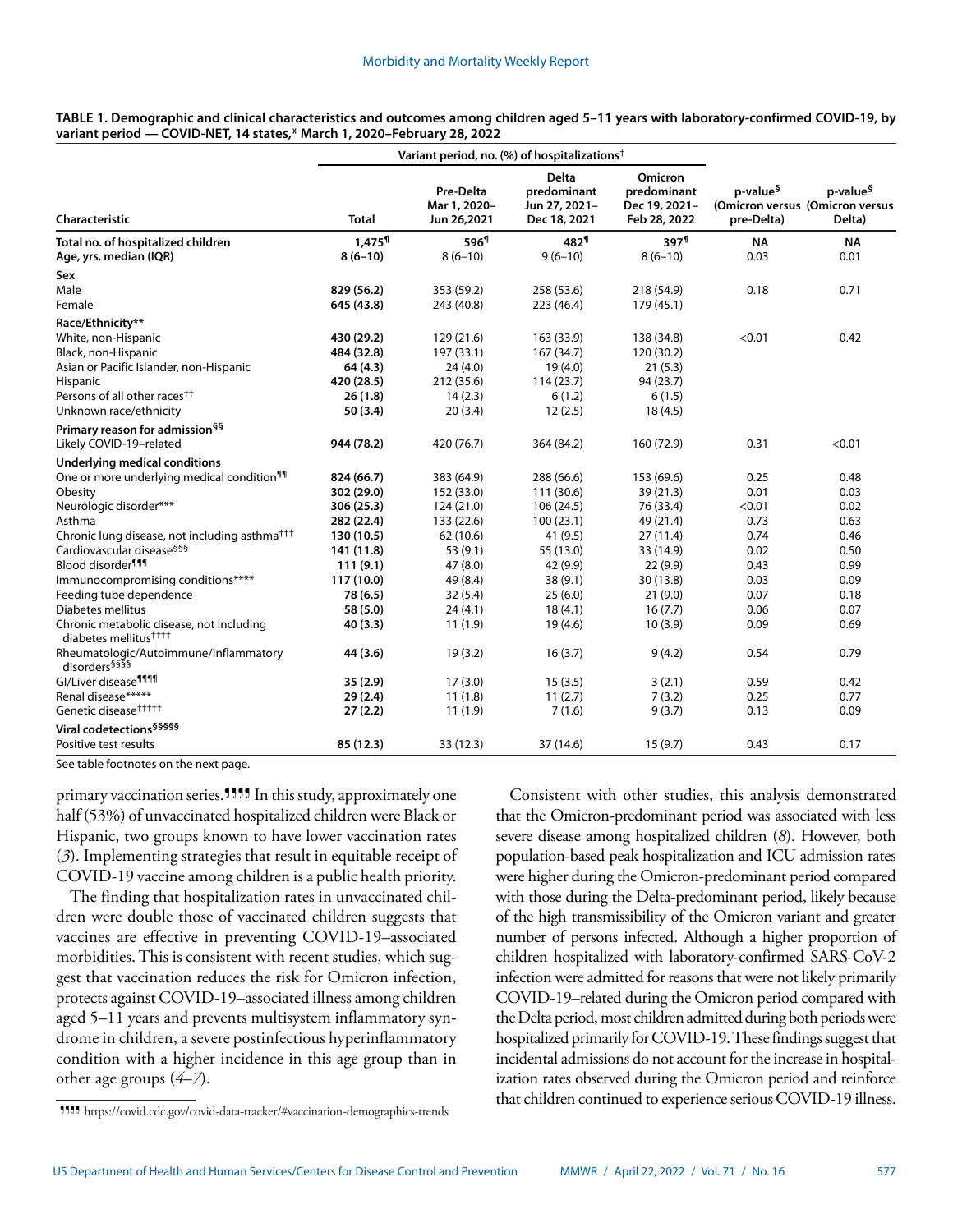|                                                  |              | Variant period, no. (%) of hospitalizations <sup>†</sup> |                                                              |                                                                |                                    |                                                                    |
|--------------------------------------------------|--------------|----------------------------------------------------------|--------------------------------------------------------------|----------------------------------------------------------------|------------------------------------|--------------------------------------------------------------------|
| <b>Characteristic</b>                            | <b>Total</b> | Pre-Delta<br>Mar 1, 2020-<br>Jun 26,2021                 | <b>Delta</b><br>predominant<br>Jun 27, 2021-<br>Dec 18, 2021 | <b>Omicron</b><br>predominant<br>Dec 19, 2021-<br>Feb 28, 2022 | p-value <sup>§</sup><br>pre-Delta) | p-value <sup>§</sup><br>(Omicron versus (Omicron versus)<br>Delta) |
| <b>Hospitalization outcomes</b> <sup>99999</sup> |              |                                                          |                                                              |                                                                |                                    |                                                                    |
| Length of hospital stay, days, median (IQR)      | $3(2-5)$     | $3(2-6)$                                                 | $3(1-5)$                                                     | $3(1-5)$                                                       | 0.01                               | 0.54                                                               |
| ICU admission                                    | 349 (27.0)   | 191 (32.6)                                               | 114 (26.1)                                                   | 44 (18.9)                                                      | < 0.01                             | 0.05                                                               |
| Invasive mechanical ventilation                  | 79 (6.2)     | 40(6.7)                                                  | 29(6.8)                                                      | 10(4.6)                                                        | 0.28                               | 0.28                                                               |
| In-hospital death                                | 4(0.3)       | 4(0.7)                                                   | $0(-)$                                                       | $0(-)$                                                         |                                    |                                                                    |

## **TABLE 1. (***Continued***) Demographic and clinical characteristics and outcomes among children aged 5–11 years with laboratory-confirmed COVID-19, by variant predominant period — COVID-NET, 14 states,\* March 1, 2020–February 28, 2022**

**Abbreviations:** COVID-NET = COVID-19–Associated Hospitalization Surveillance Network; GI = gastrointestinal; ICU = intensive care unit; NA = not applicable.

\* Includes persons admitted to a hospital during March 1, 2020–February 28, 2022. Maryland contributed data through November 26, 2021. Counties included in COVID-NET surveillance during this period: California (Alameda, Contra Costa, and San Francisco counties); Colorado (Adams, Arapahoe, Denver, Douglas, and Jefferson counties); Connecticut (Middlesex and New Haven counties); Georgia (Clayton, Cobb, DeKalb, Douglas, Fulton, Gwinnett, Newton, and Rockdale counties); Iowa (one county represented); Maryland (Allegany, Anne Arundel, Baltimore, Baltimore City, Calvert, Caroline, Carroll, Cecil, Charles, Dorchester, Frederick, Garrett, Harford, Howard, Kent, Montgomery, Prince George's, Queen Anne's, St. Mary's, Somerset, Talbot, Washington, Wicomico, and Worcester counties); Michigan (Clinton, Eaton, Genesee, Ingham, and Washtenaw counties); Minnesota (Anoka, Carver, Dakota, Hennepin, Ramsey, Scott, and Washington counties); New Mexico (Bernalillo, Chaves, Doña Ana, Grant, Luna, San Juan, and Santa Fe counties); New York (Albany, Columbia, Genesee, Greene, Livingston, Monroe, Montgomery, Ontario, Orleans, Rensselaer, Saratoga, Schenectady, Schoharie, Wayne, and Yates counties); Ohio (Delaware, Fairfield, Franklin, Hocking, Licking, Madison, Morrow, Perry, Pickaway and Union counties); Oregon (Clackamas, Multnomah, and Washington counties); Tennessee (Cheatham, Davidson, Dickson, Robertson, Rutherford, Sumner, Williamson, and Wilson counties); and Utah (Salt Lake County).

† Data are from a weighted sample of hospitalized children with completed medical record abstractions. Sample sizes presented are unweighted with weighted percentages.

§ Proportions between the Omicron and Delta- and Omicron-predominant and pre-Delta periods were compared using chi-square tests, and medians were compared using Wilcoxon rank-sum tests; p<0.05 was considered statistically significant.

¶ Data are missing for <3% of observations for all variables.

\*\* If ethnicity was unknown, non-Hispanic ethnicity was assumed.

†† Includes non-Hispanic persons reported as other or multiple races.

§§ Primary reason for admission was collected beginning June 1, 2020; hospitalizations before June 1, 2020 (42) are excluded. Among sampled patients, COVID-NET collects data on the primary reason for admission to differentiate hospitalizations of patients with laboratory-confirmed SARS-CoV-2 infection who are likely admitted primarily for COVID-19 illness rather than for other reasons. During chart review, if the surveillance officer finds that the chief complaint or history of present illness mentions fever or respiratory illness, COVID-19–like illness, or suspected COVID-19, then the case is categorized with COVID-19–related illness as the primary reason for admission. Reasons for admission that are likely primarily not related to COVID-19 include the following categories: inpatient surgery or procedures, psychiatric admission requiring acute medical care, trauma, other, or unknown. Reasons categorized as "other" are reviewed by two physicians to determine whether the admission is likely COVID-19–related.

¶¶ Defined as one or more of the following: chronic lung disease, chronic metabolic disease, blood disorder/hemoglobinopathy, cardiovascular disease, neurologic disorder, immunocompromising condition, renal disease, gastrointestinal/liver disease, rheumatologic/autoimmune/inflammatory condition, obesity, feeding tube dependency, and wheelchair dependency.

- \*\*\* Includes children with development delay (211), seizure disorders (139), cerebral palsy (62), and other neurologic disorders such as Down Syndrome, neural tube defect, neuropathy, paralysis, and mitochondrial disorders.
- ††† Includes children with obstructive sleep apnea (74), oxygen dependency (18), bronchopulmonary dysplasia (22), and other chronic lung conditions such as airway abnormality, tracheostomy dependency, restrictive lung disease, pulmonary fibrosis, chronic obstructive pulmonary disease, idiopathic lung disease, chronic bronchitis, bronchiolitis obliterans, and bronchiectasis.

§§§ Includes children with congenital heart disease (55), aortic regurgitation (45), aortic stenosis (30) and other cardiological disorders such as cardiomyopathy and dysrhythmias. ¶¶¶ Includes children with sickle cell anemia (81), asplenia (20), thrombocytopenia (11), and other blood disorders such as thalassemia, coagulopathy, and myelodysplastic syndromes.

\*\*\*\* Includes children with immunosuppressive therapy (70), leukemia (40), immunoglobulin deficiency (13), and other immunocompromising conditions including lymphoma and solid organ malignancies.

†††† Includes children with thyroid dysfunction (20), adrenal disorders (13), and other metabolic conditions such as pituitary dysfunction, inborn errors of metabolism, parathyroid dysfunction, and glycogen or other storage diseases.

§§§§§ Includes children with rheumatoid arthritis (32), lupus erythematosus (four), systemic sclerosis (four), and other autoimmune or inflammatory disorders such as Kawasaki disease and juvenile idiopathic arthritis.

1111 Includes children with ulcerative colitis (six), Crohn's disease (two), chronic liver disease (two), and other GI/liver diseases such as nonalcoholic fatty liver disease, hepatitis B, and esophageal strictures.

\*\*\*\*\* Includes children with renal insufficiency (13), nephrotic syndrome (five), and other renal diseases, such as glomerulonephritis, polycystic kidney disease, and end stage renal disease.

††††† Excludes genetic diseases listed above.

§§§§§ Across periods, the number of children aged 5–11 years tested for additional viral pathogens was 654 (55%); 85 (12%) had received a positive test result. Positive test results include those for respiratory syncytial virus (13), influenza (four), rhinovirus/enterovirus (52), and other viruses (19).

**11111** Hospitalization outcomes are not mutually exclusive; patients can be included in more than one category.

As in previous investigations, diabetes and obesity were associated with increased risk for severe COVID-19 in children (*2*). One third of hospitalized children aged 5–11 years had underlying neurologic disorders during the Omicron-predominant period, an increase from previous periods. Neurologic disorders have been shown to increase risk for severe illness in other respiratory diseases such as influenza (*9*). Consistent with findings from influenza-associated hospitalizations, this study found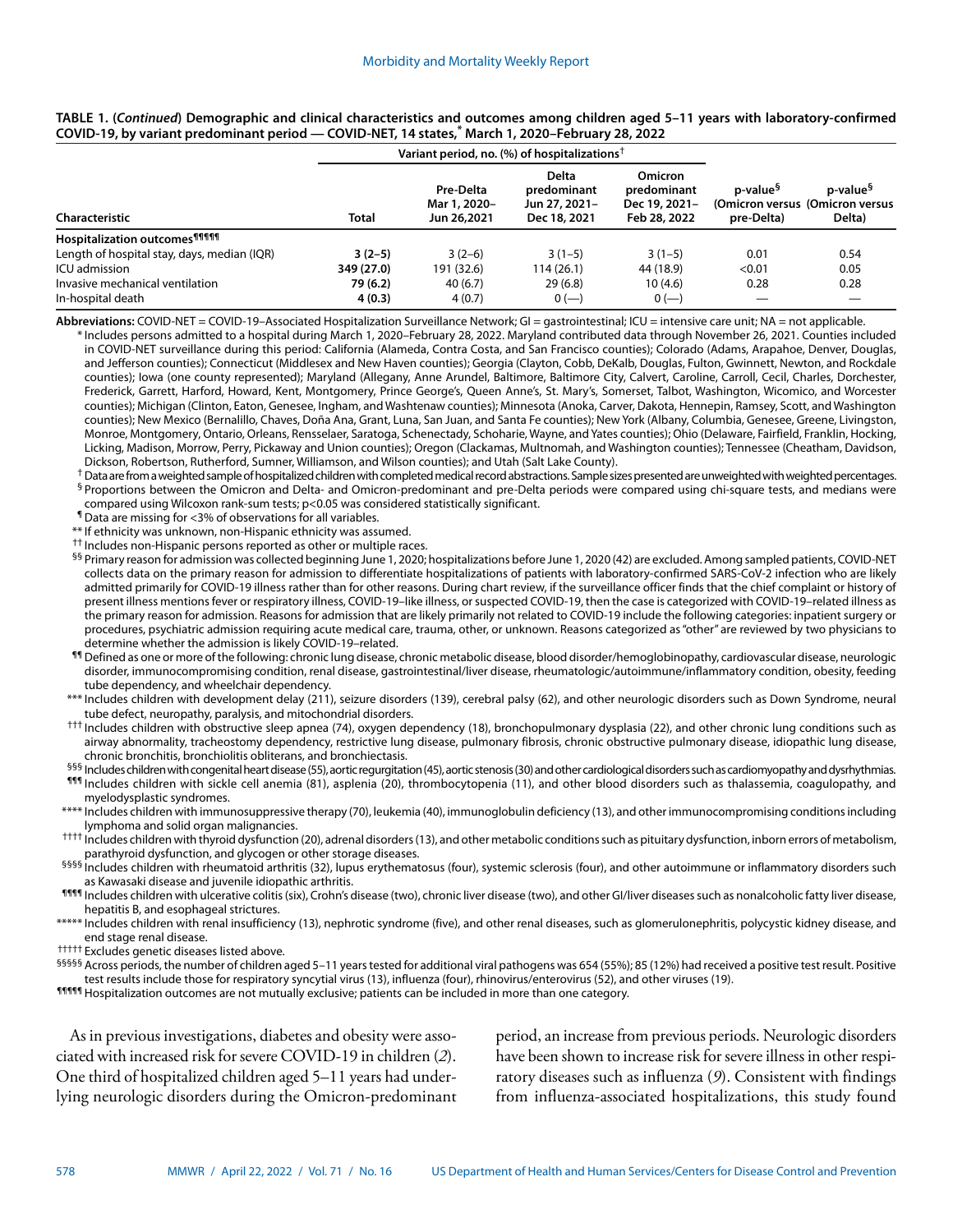|                                            | No. (%) of hospitalized children <sup>§</sup> |           |                   |                        | <b>Bivariate models</b> | Multivariable models |  |
|--------------------------------------------|-----------------------------------------------|-----------|-------------------|------------------------|-------------------------|----------------------|--|
| Characteristic<br>Age, yrs, median (IQR)   | Severe disease                                |           | No severe disease |                        | RR (95% CI)             | aRR (95% CI)         |  |
|                                            | 304                                           | $8(6-10)$ | 639               | $8(6-10)$ <sup>1</sup> | $1.02(1.00 - 1.04)$     | $1.02(0.99 - 1.05)$  |  |
| Sex                                        |                                               |           |                   |                        |                         |                      |  |
| Male                                       | 165                                           | 53.5      | 345               | 52.9                   | $1.02(0.86 - 1.21)$     | $1.03(0.87 - 1.21)$  |  |
| Female                                     | 139                                           | 46.5      | 294               | 47.1                   | Ref                     | Ref                  |  |
| Race/Ethnicity                             |                                               |           |                   |                        |                         |                      |  |
| White, non-Hispanic                        | 67                                            | 22.4      | 180               | 28.0                   | Ref                     | Ref                  |  |
| Black, non-Hispanic                        | 134                                           | 43.6      | 224               | 34.9                   | $1.36(0.85 - 2.18)$     | $1.38(0.95 - 2.00)$  |  |
| Asian or Pacific Islander, non-Hispanic    | 13                                            | 4.4       | 28                | 4.6                    | $1.15(0.44 - 3.01)$     | $1.13(0.47 - 2.76)$  |  |
| Hispanic                                   | 78                                            | 25.9      | 172               | 27.2                   | $1.13(0.79 - 1.63)$     | $1.15(0.70 - 1.88)$  |  |
| Unknown/Other races**                      | 12                                            | 3.7       | 35                | 5.2                    | $0.91(0.35 - 2.36)$     | $0.97(0.41 - 2.27)$  |  |
| Underlying medical conditions <sup>†</sup> |                                               |           |                   |                        |                         |                      |  |
| Diabetes mellitus <sup>††</sup>            | 34                                            | 12.2      | 18                | 3.3                    | $2.16(1.46 - 3.20)$     | $2.47(2.12 - 2.87)$  |  |
| Chronic lung disease <sup>§§</sup>         | 45                                            | 15.2      | 69                | 10.8                   | $1.29(0.89 - 1.88)$     | $1.35(0.81 - 2.24)$  |  |
| Feeding tube dependence                    | 31                                            | 10.3      | 35                | 5.9                    | $1.46(1.29 - 1.66)$     | $1.28(0.97 - 1.69)$  |  |
| Neurologic disorder                        | 91                                            | 31.3      | 159               | 24.9                   | $1.24(1.03 - 1.50)$     | $1.23(0.92 - 1.63)$  |  |
| Chronic metabolic disease <sup>§§</sup>    | 14                                            | 4.6       | 22                | 3.5                    | $1.22(0.81 - 1.85)$     | $1.20(0.85 - 1.70)$  |  |
| Obesity                                    | 87                                            | 27.1      | 151               | 23.7                   | $1.13(1.00-1.28)$       | $1.19(1.06 - 1.34)$  |  |
| Cardiovascular disease                     | 42                                            | 14.4      | 84                | 13.5                   | $1.05(0.91 - 1.21)$     | $0.99(0.82 - 1.19)$  |  |
| Asthma                                     | 64                                            | 21.0      | 177               | 26.7                   | $0.80(0.66 - 0.97)$     | $0.75(0.65 - 0.86)$  |  |
| Immunocompromising condition               | 18                                            | 6.1       | 71                | 11.7                   | $0.59(0.50 - 0.70)$     | $0.68(0.60 - 0.78)$  |  |
| <b>Blood disorder</b>                      | 18                                            | 6.2       | 81                | 12.6                   | $0.55(0.28 - 1.12)$     | $0.56(0.29 - 1.07)$  |  |
| Other <sup>11</sup>                        | 39                                            | 13.3      | 80                | 12.9                   | $1.02(0.90 - 1.16)$     | $0.91(0.71 - 1.17)$  |  |
| <b>Variant periods</b>                     |                                               |           |                   |                        |                         |                      |  |
| Pre-Delta                                  | 154                                           | 47.7      | 266               | 36.4                   | Ref                     | Ref                  |  |
| Delta-predominant                          | 112                                           | 34.8      | 251               | 35.7                   | $0.82(0.72 - 0.93)$     | $0.83(0.69 - 0.99)$  |  |
| Omicron-predominant                        | 38                                            | 17.5      | 122               | 28.0                   | $0.59(0.47 - 0.74)$     | $0.57(0.43 - 0.76)$  |  |

**TABLE 2. Demographic characteristics, underlying conditions, and variant periods associated with severe COVID-19\* among children aged 5–11 years hospitalized with COVID-19 as the primary reason for admission† — COVID-NET, March 1, 2020–February 28, 2022**

**Abbreviations:** aRR = adjusted risk ratio; COVID-NET = COVID-19–Associated Hospitalization Surveillance Network; ICU = intensive care unit; Ref = referent group; RR = risk ratio. \* Defined as requiring ICU admission or invasive mechanical ventilation, or in-hospital death.

† Among sampled patients, COVID-NET collects data on the primary reason for admission to differentiate hospitalizations of patients with laboratory-confirmed SARS-CoV-2 infection who are likely admitted primarily for COVID-19 illness rather than for other reasons. During chart review, if the surveillance officer finds that the chief complaint or history of present illness mentions fever or respiratory illness, COVID-19–like illness, or suspected COVID-19, then the case is categorized with COVID-19–related illness as the primary reason for admission. Reasons for admission that are likely primarily not related to COVID-19 include the following categories: inpatient surgery or procedures, psychiatric admission requiring acute medical care, trauma, other, or unknown. Reasons categorized as "other" are reviewed by two physicians to determine whether the admission is likely COVID-19–related.

§ Data are from a weighted sample of hospitalized children with completed medical record abstractions. Sample sizes presented are unweighted with weighted percentages. ¶ Age was modeled as a continuous variable and presented as the median and IQR.

\*\* Includes non-Hispanic persons reported as other, multiple races, and unknown race or ethnicity.

†† Includes type 1 and type 2 diabetes mellitus.

§§ Chronic lung disease excludes asthma and chronic metabolic disease excludes diabetes mellitus.

¶¶ Includes liver disease; renal disease; rheumatologic, autoimmune, and inflammatory conditions; and other conditions specified on the case report form.

that some underlying medical conditions, including asthma and immunocompromising conditions, were not associated with increased risk for severe COVID-19, which might be explained by a lower threshold for hospital admission in children with these conditions (*10*).

The findings in this report are subject to at least five limitations. First, COVID-19–associated hospitalizations might have been missed because of testing practices and availability. Second, stratification of hospitalization rate by vaccination status is subject to error if misclassification of vaccination status occurred. Third, analyses based on vaccination status are biased toward the null because partially vaccinated children were grouped with unvaccinated children. Fourth, primary reason for admission was not always clear, and medical charts might not completely capture underlying conditions, potentially resulting in misclassification. Finally, COVID-NET catchment areas include approximately 10% of the U.S. population; thus, these findings might not be generalizable to the rest of the United States.

Potential for serious disease requiring hospitalization, ICU admission, or IMV among children aged 5–11 years reinforces the importance of increasing vaccination coverage among this population. Black children accounted for the highest percentage of unvaccinated children in this analysis and represented one third of COVID-19–associated hospitalizations in this age group. Increasing COVID-19 vaccination coverage among children aged 5–11 years, with particular attention to racial and ethnic minority groups disproportionately affected by COVID-19, is critical to reducing COVID-19–associated morbidity.\*\*\*\*\*

<sup>\*\*\*\*\*</sup> [https://www.cdc.gov/coronavirus/2019-ncov/vaccines/stay-up-to-date.html](https://www.cdc.gov/coronavirus/2019-ncov/vaccines/stay-up-to-date.html )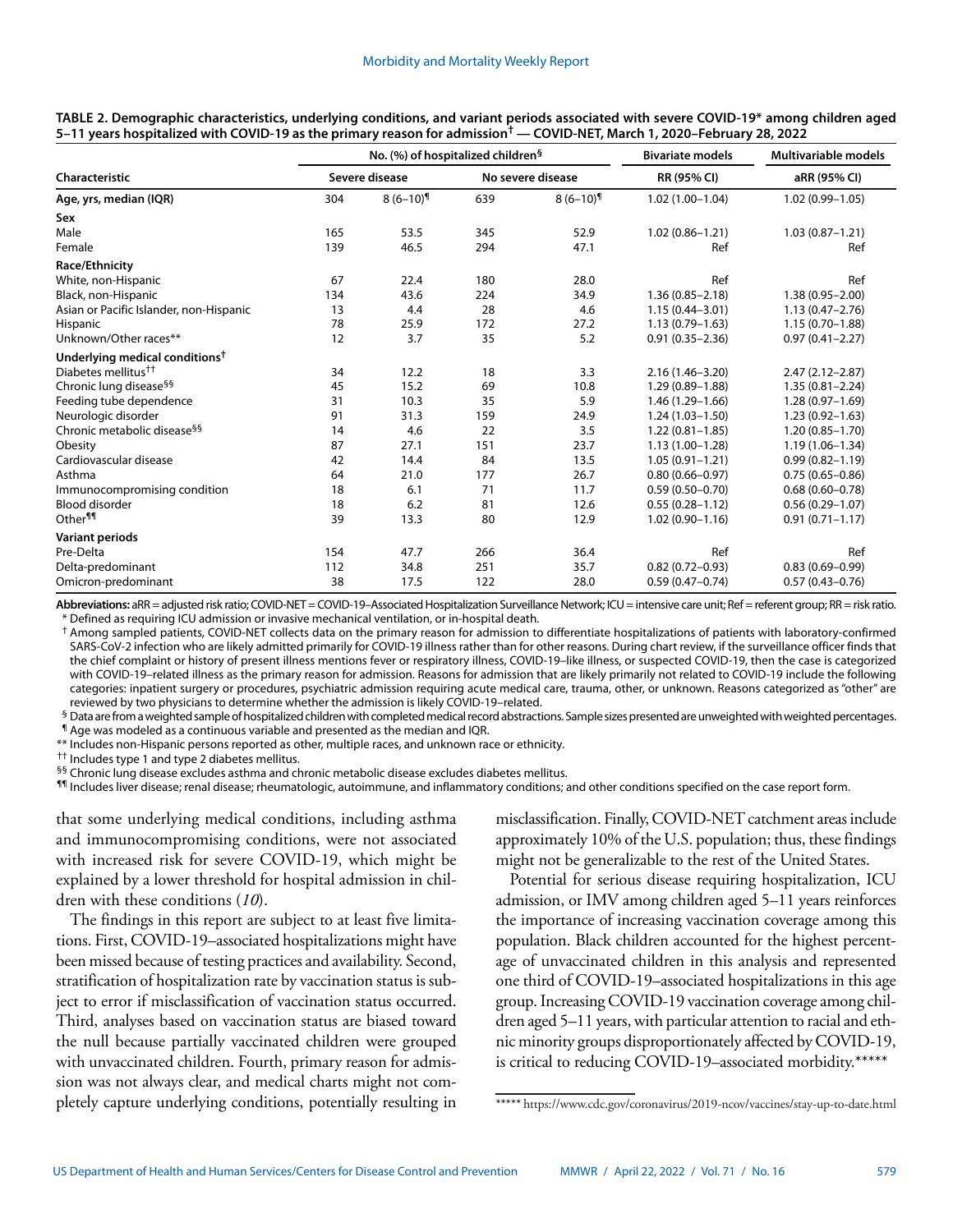# **Summary**

# What is already known about this topic?

COVID-19 can cause severe illness in children. Children aged 5–11 years became eligible for COVID-19 vaccination on November 2, 2021.

#### What is added by this report?

During the period of Omicron predominance (December 19, 2021–February 28, 2022), COVID-19–associated hospitalization rates in children aged 5–11 years were approximately twice as high among unvaccinated as among vaccinated children. Non-Hispanic Black children represented the largest group of unvaccinated children. Thirty percent of hospitalized children had no underlying medical conditions, and 19% were admitted to an intensive care unit. Children with diabetes and obesity were more likely to experience severe COVID-19.

# What are the implications for public health practice?

Increasing COVID-19 vaccination coverage among children aged 5–11 years, particularly among racial and ethnic minority groups disproportionately affected by COVID-19, can prevent COVID-19–associated hospitalization and severe outcomes.

## **Acknowledgments**

Brooke Heidenga, Joelle Nadle, Monica Napoles, Sherry Quach, Gretchen Rothrock, California Emerging Infections Program; Nisha Alden, Madelyn Lensing, Sarah McLafferty, Jordan Surgnier, Millen Tsegaye, Colorado Department of Public Health and Environment; Ann Basting, Tessa Carter, Maria Correa, Daewi Kim, Carol Lyons, Amber Maslar, Julie Plano, Hazhia Sorosindi, Connecticut Emerging Infections Program, Yale School of Public Health, New Haven, Connecticut; Marina Bruck, Rayna Ceaser, Taylor Eisenstein, Emily Fawcett, Asmith Joseph, Sabrina Hendrick, Johanna Hernandez, Grayson Kallas, Stephanie Lehman, Jana Manning, Annabel Patterson, Allison Roebling, Suzanne Segler, Chandler Surell, Katelyn Ward, Hope Wilson, School of Medicine, Emory University, Atlanta, Georgia; Georgia Emerging Infections Program, Georgia Department of Public Health, Veterans Affairs Medical Center, Foundation for Atlanta Veterans Education and Research, Atlanta, Georgia; Chloe Brown, Jim Collins, Shannon Johnson, Alexander Kohrman, Lauren Leegwater, Sierra Peguies-Khan, Libby Reeg, Michigan Department of Health and Human Services; Alison Babb, Kayla Bilski, Kathy Como-Sabetti, Emma Contestabile, Jennifer Gilbertson, Claire Henrichsen, Grace Hernandez, Erica Mumm, Lisa Nguyen, Kieu My Phi, Minnesota Department of Health; Cory Cline, Melissa Judson, Sunshine Martinez, Mark Montoya, Florent Nkouaga, Kelly Plymesser, Jasmyn Sanchez, Chad Smelser, Daniel Sosin, New Mexico Department of Health; Kathy M. Angeles, Molly Bleecker, Emily B. Hancock, Sarah A. Khanlian, Sarah Lathrop, Wickliffe Omondi, Francesca Pacheco, Mayvilynne Poblete, Dominic Rudin, Yadira Salazar-Sanchez, Sarah Shrum Davis, New Mexico Emerging Infections Program; Jennifer Akpo, Celina Chavez, Murtada Khalifa,

Alesia Reed, Yassir Talha, CDC Foundation, Atlanta, Georgia; Kerianne Engesser, Adam Rowe, Nancy Spina, New York State Department of Health; Virginia Cafferky, Liz Cej, Maria Gaitan, Christine Long, Thomas Peer, Kevin Popham, University of Rochester School of Medicine and Dentistry, Rochester, New York; Julie Freshwater, Denise Ingabire-Smith, Nancy Moran, Ann Salvator, Rebekah Sutter, Ohio Department of Health; Kathy Billings, Katie Dyer, Anise Elie, Gail Hughett, Karen Leib, Tiffanie Markus, Terri McMinn, Danielle Ndi, Manideepthi Pemmaraju, Emmanuel Sackey, Vanderbilt University Medical Center, Nashville, Tennessee; Amanda Carter, Ryan Chatelain, Melanie Crossland, Andrea George, Andrew Haraghey, Mary Hill, Laine McCullough, Emily Roberts, Ashley Swain, Salt Lake County Health Department, Salt Lake City, Utah; Rainy Henry, Sonja Mali Nti-Berko, Robert W. Pinner, Alvin Shultz, Rebecca C. Woodruff, CDC; Elizabeth Daly, Council of State and Territorial Epidemiologists.

# **COVID-NET Surveillance Team**

Pam Daily Kirley, California Emerging Infections Program, Oakland, California; Isaac Armistead, Colorado Department of Public Health and Environment; Kimberly Yousey-Hindes, Connecticut Emerging Infections Program, Yale School of Public Health, New Haven, Connecticut; Kyle P. Openo, Georgia Emerging Infections Program, Georgia Department of Public Health, Division of Infectious Diseases, School of Medicine, Emory University, Atlanta, Georgia and Atlanta Veterans Affairs Medical Center, Atlanta, Georgia; Kenzie Teno, Iowa Department of Public Health; Val Tellez Nunez, Michigan Department of Health and Human Services; Erica Bye, Minnesota Department of Health; Nancy L. Eisenberg, New Mexico Emerging Infections Program, University of New Mexico, Albuquerque, New Mexico; Grant R. Barney, New York State Department of Health; Christina B. Felsen, University of Rochester School of Medicine and Dentistry, Rochester, New York; Eli Shiltz, Ohio Department of Health; Nasreen Abdullah, Public Health Division, Oregon Health Authority; William Schaffner, Vanderbilt University Medical Center, Nashville, Tennessee; Keegan McCaffrey, Utah Department of Health.

Corresponding author: Dallas S. Shi, Dshi@cdc.gov.

<sup>&</sup>lt;sup>1</sup>CDC COVID-19 Emergency Response Team; <sup>2</sup>Epidemic Intelligence Service, CDC; <sup>3</sup>General Dynamics Information Technology, Atlanta, Georgia; <sup>4</sup>California Emerging Infections Program, Oakland, California; <sup>5</sup>Career Epidemiology Field Officer Program, CDC; <sup>6</sup>Colorado Department of Public Health and Environment; 7Connecticut Emerging Infections Program, Yale School of Public Health, New Haven, Connecticut; <sup>8</sup>Emory University School of Medicine, Atlanta, Georgia; 9Georgia Emerging Infections Program, Georgia Department of Health; 10Atlanta Veterans Affairs Medical Center, Atlanta, Georgia; 11Iowa Department of Public Health; 12Michigan Department of Health and Human Services; <sup>13</sup>Minnesota Department of Health; <sup>14</sup>New Mexico Department of Health; 15New York State Department of Health; 16University of Rochester School of Medicine and Dentistry, Rochester, New York; <sup>17</sup>Ohio Department of Health; <sup>18</sup>Public Health Division, Oregon Health Authority; 19Vanderbilt University Medical Center, Nashville, Tennessee; 20Salt Lake County Health Department, Salt Lake City, Utah.